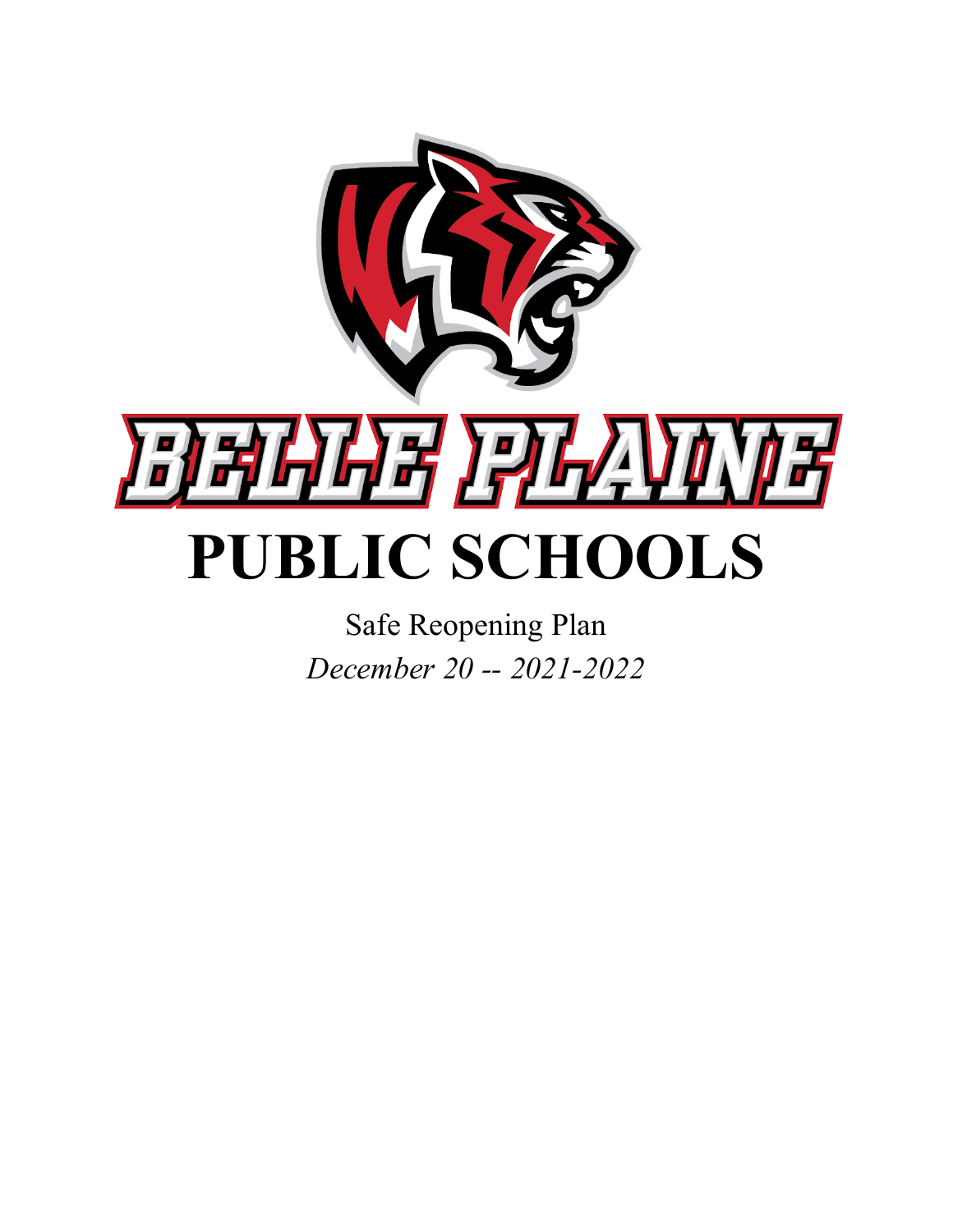# **TABLE OF CONTENTS**

| A. Introduction                                                    | 3              |
|--------------------------------------------------------------------|----------------|
| <b>B.</b> Preventative Measures                                    | 3              |
| C. Health & Safety Guidance                                        | $\overline{4}$ |
| D. Cleaning $&$ Disinfecting                                       | 5              |
| E. Screening Protocol                                              | 5              |
| F. Guidelines for Students & Staff Exhibiting Signs & Symptoms     | 6              |
| G. Guidelines for Students/Staff Who have Potentially Been Exposed | 6              |
| H. Notification Procedures                                         | $\overline{7}$ |
| I. Data Privacy                                                    | 7              |
| J. Communication                                                   | $\overline{7}$ |
| K. Continuity Of Services                                          | 8              |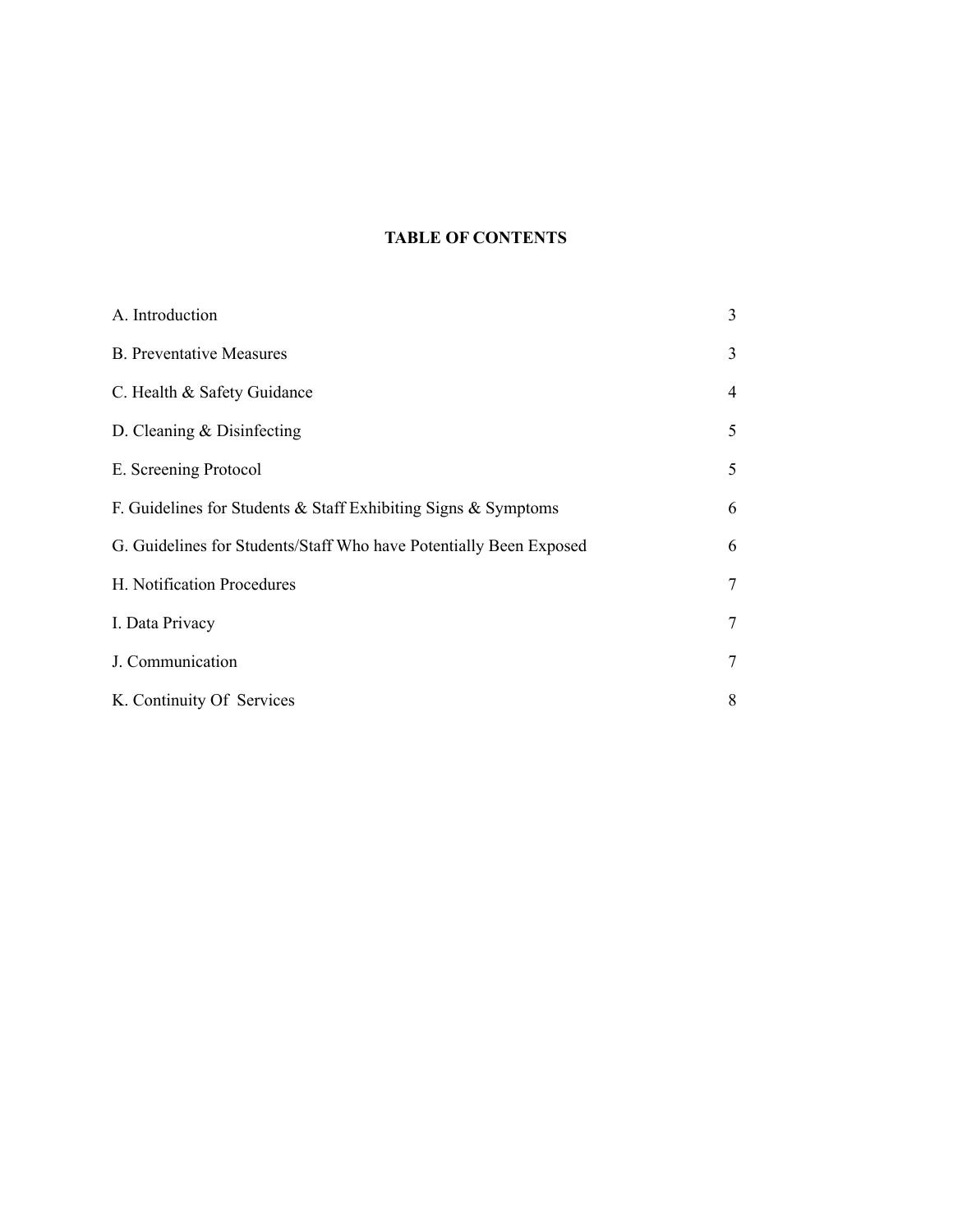### A. COVID Safe Reopening Plan Introduction

Belle Plaine Public Schools continues to be committed to providing a safe and healthy workplace for all of our staff, students, and community. To ensure we have a safe and healthy workplace, Belle Plaine Public Schools has developed the following COVID-19 Safe Reopening Plan as we come to the conclusion of COVID-19 pandemic. Our goals are to work towards returning to a sense of normalcy and help students who have fallen behind during the pandemic, all while taking the necessary precautions needed to prevent a resurgence of COVID-19 in our workplaces and communities.

The COVID-19 Safe Reopening Plan is administered by our District Leadership Team and members of our Districts Medical staff, who maintain the overall authority and responsibility for the plan. However, all are equally responsible for supporting, implementing, complying with, and providing recommendations to further improve all aspects of this plan. Belle Plaine Public Schools is serious about safety and health and protecting all. Student, staff, and community involvement is essential in developing and implementing a successful Safe Reopening Plan.

Belle Plaine Public Schools Safe Reopening Plan follows the industry guidance developed by the state of Minnesota, available at the Stay Safe Minnesota website ([https://staysafe.mn.gov\)](https://staysafe.mn.gov), which is based upon Centers for Disease Control and Prevention (CDC) and Minnesota Department of Health (MDH), Minnesota Occupational Safety and Health Administration (MNOSHA) statutes, rules and standards, and Minnesota's current executive orders.

### B. Preventative Measures

### **Know-How It Spreads**

- The current vaccine to prevent coronavirus disease (COVID-19) is now available for students age 12 and above.
	- At this point, there will be no requirement to prove a person has been vaccinated. This would be subject to change by state or federal order.

### **Wash Your Hands Often**

- Wash your hands often with soap and water for at least 20 seconds especially after you have been in a public place, or after blowing your nose, coughing or sneezing.
	- Before touching your face
	- Before eating and preparing food
	- After using the restroom
	- After handling your cloth face covering
- If soap and water are not readily available, use a hand sanitizer that contains at least 60% alcohol. Cover all surfaces of your hands and run them together until they feel dry.
- Avoid touching your eyes, nose, and mouth with unwashed hands.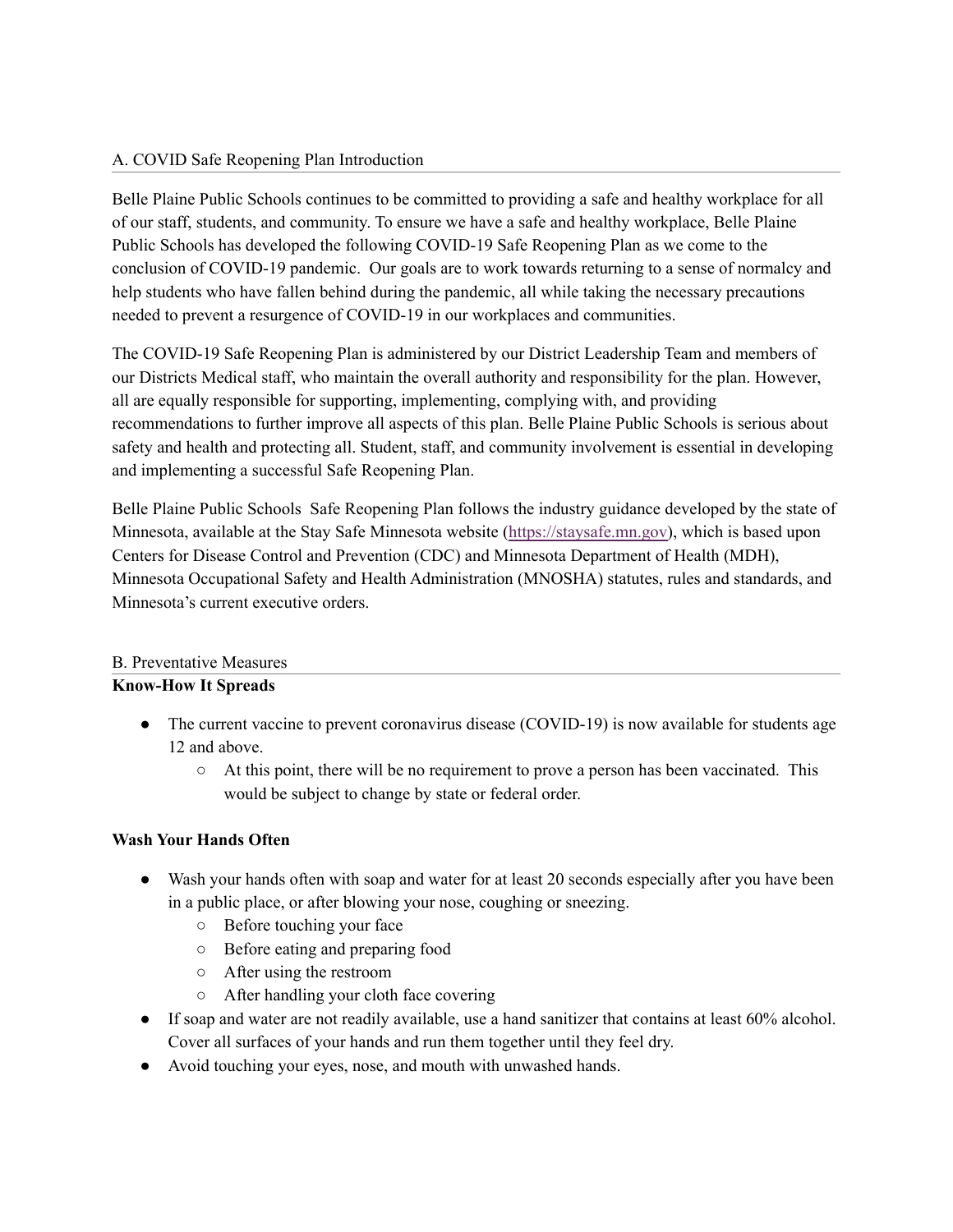### **Cover Coughs and Sneezes**

- Always cover your mouth and nose when you cough or sneeze
- Immediately wash your hands with soap and water for at least 20 seconds. If soap and water are not readily available, clean your hands with a hand sanitizer that contains at least 60% alcohol.

### **Clean and Disinfect**

• Clean and disinfect frequently touched surfaces daily. This includes tables, doorknobs, light switches, countertops, handles, desks, phones, etc.

# **Monitor Your Health Daily**

- Be alert for symptoms. Watch for fever, cough, shortness of breath or other symptoms of Covid-19.
- Stay home if you're sick.
- Follow CDC guidance if symptoms develop.

# C. Health & Safety Guidance

## **Handwashing**

All are instructed to wash their hands for at least 20 seconds with soap and water frequently throughout the day, but especially:

- At the beginning and end of their shift
- Anytime they leave and return to the building
- Prior to and after any mealtimes
- After using the restroom

Hand sanitizer dispensers have been placed in various locations throughout the buildings and in the doorway of each classroom for use when water and soap are not readily available. Employees should avoid touching their eyes, nose, and mouth with unwashed hands.

### **Face Coverings**

Face coverings in the Belle Plaine Public Schools *will be optional but encouraged* for all students and staff when in our buildings. Face coverings *are required* by Federal Law for students who ride public school buses under current federal order. How to Wear Cloth Face [Coverings](https://www.cdc.gov/coronavirus/2019-ncov/prevent-getting-sick/how-to-wear-cloth-face-coverings.html)

### **Types of Face Coverings**

- Types of face coverings can include:
	- A paper or disposable mask
	- A cloth mask
	- A neck gaiter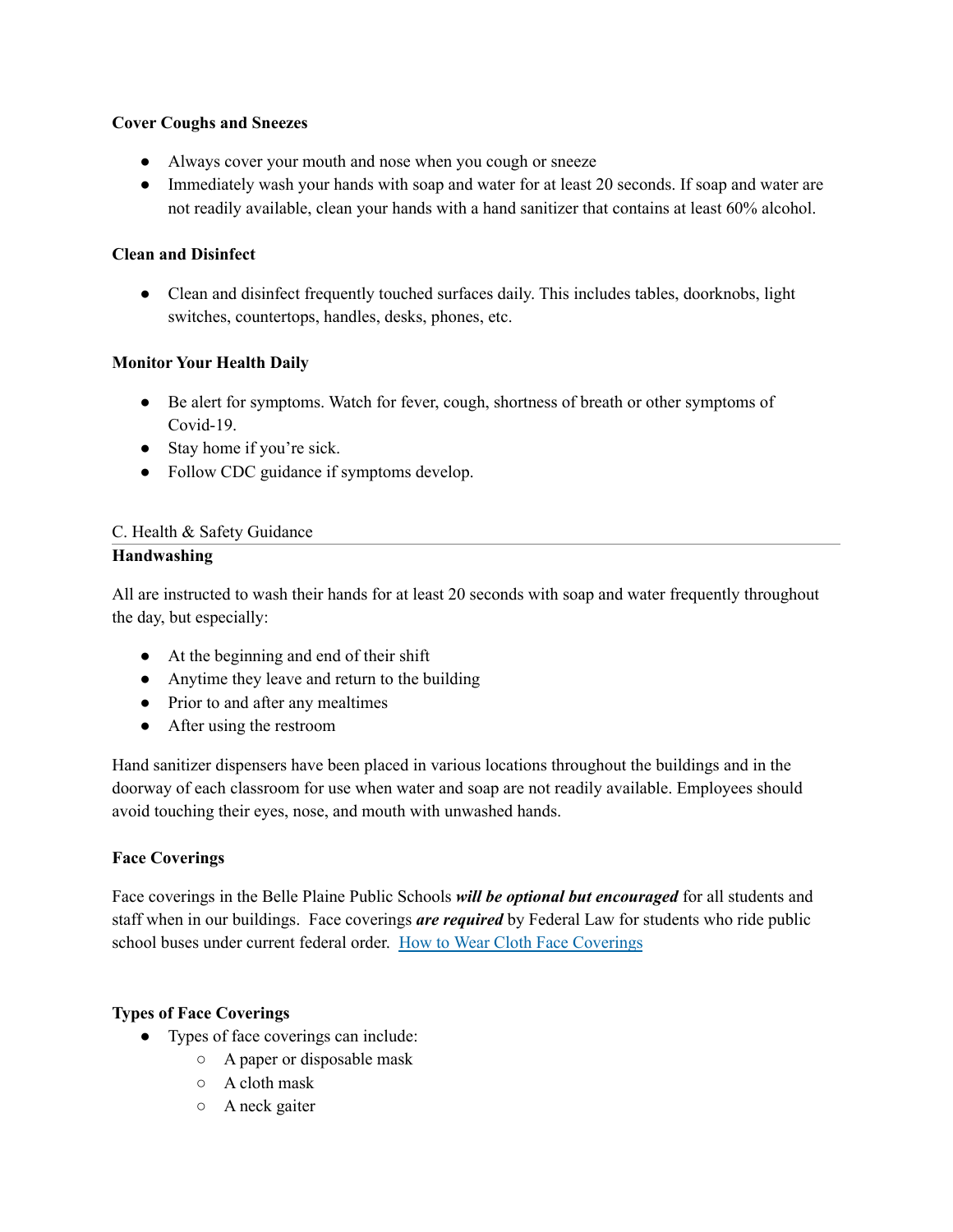- A scarf
- A bandanna
- Or a religious face covering
- A face covering should cover the nose and mouth completely. The covering should not be overly tight or restrictive and should feel comfortable to wear.

### **Social Distancing**

We are using the current ESSER II dollars to keep class sizes small which will allow for fewer students to be in homeroom classrooms. This will allow both for distancing and more interactions between individual teachers and students to help with some of the loss of learning that has occurred.

### **OSHA Health Office Protocol**

All symptomatic students who enter the health office will be encouraged to mask and will be isolated while waiting for pick-up. Isolation space will be cleaned after each use. Health office staff will be masked when working with ill students (surgical grade masks will be available for all staff working in the health office.) Aerosol generating procedures, such as nebulization, will be discouraged for use at school. If such procedures are necessary they will be a backup option, such as to an inhaler, or only used in an emergency situation.

#### D. Cleaning & Disinfecting

Appropriate and effective cleaning and disinfectant supplies have been purchased and will be available in each room. All classrooms will be provided with disinfectant spray, paper towels, and hand sanitizer.

Workplace building and ventilation protocol:

Operation of the building in which the workplace is located, includes necessary sanitation, assessment, and maintenance of building systems, including water, plumbing, electrical, and heating, ventilation, and air conditioning (HVAC) systems. The maximum amount of fresh air is being brought into the workplace, air recirculation is being limited, and ventilation systems are being properly used and maintained through our HVAC control system.

#### E. Screening Protocol

The following procedures are being implemented to assess student/staff/visitor health status prior to entering the school and for families and employees to report when they are sick or experiencing symptoms.

#### **Students**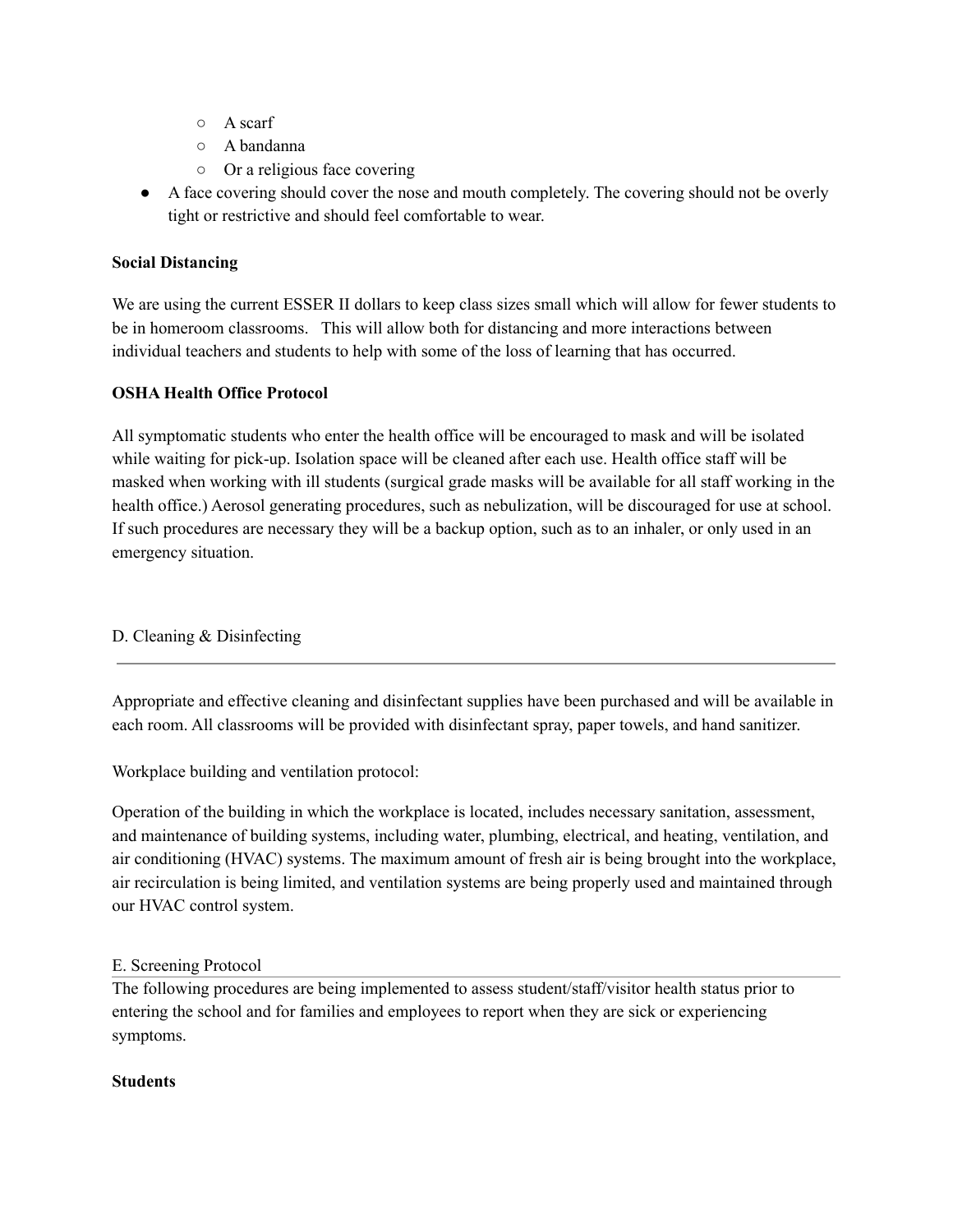Families are required to self-monitor their children for signs and symptoms of illness. Students exhibiting any symptoms are to stay home from school. Families should contact their respective school administrator to report the student's illness and keep us informed if the condition worsens. Belle Plaine Public Schools encourages families to contact their medical provider to determine the need for testing if students exhibit multiple symptoms of COVID-19.

Daily Home Screening for Students, please check for these symptoms each morning.

Daily Home [Screening](https://drive.google.com/file/d/1YG6Df0FWyDm1ZJrQHTjzZU5Z0dUmSW_i/view) Sheet

### **Staff**

Staff will be required to self-monitor for signs and symptoms of COVID-19 as above for students. Daily Home [Screening](https://drive.google.com/file/d/1YG6Df0FWyDm1ZJrQHTjzZU5Z0dUmSW_i/view) Sheet

F. Guidelines for Students/Staff Exhibiting Signs & Symptoms

Belle Plaine Schools will continue to encourage families to follow the Minnesota Department of Health COVID-19 guidelines for people in Schools, Youth, and Child Care Programs decision tree.

If a student is absent from school due to illness or COVID-related symptoms, they **will not** be joining synchronous lessons. Students in PreK-6 should connect with their teacher regarding missed schoolwork or opportunities to do school work at home. Students in 7-12 can access Schoology to get updates on classroom activities and assignments. There will be no options this year for synchronous learning. Students are encouraged to communicate with teachers via email to request further support.

Students that are present in school and become symptomatic should be seen in the health office and when sent home have the option of taking an over the counter at home test kit with them to test at home. Questions, contact your school's health care office.

### G. Guidelines for Students/Staff Who Have Potentially Been Exposed

Belle Plaine Schools will send case notification letters to families if there has been a possible exposure at school. Students who are living with a positive case in their household will be encouraged to complete a quarantine. The length of the quarantine will be decided by the parents and health office staff based on MDH guidance and each individual situation. Individuals who are fully vaccinated and are symptom free may continue to attend and follow guidance for vaccinated individuals. Positive cases will be required to isolate for 10 days based on state and federal recommendations.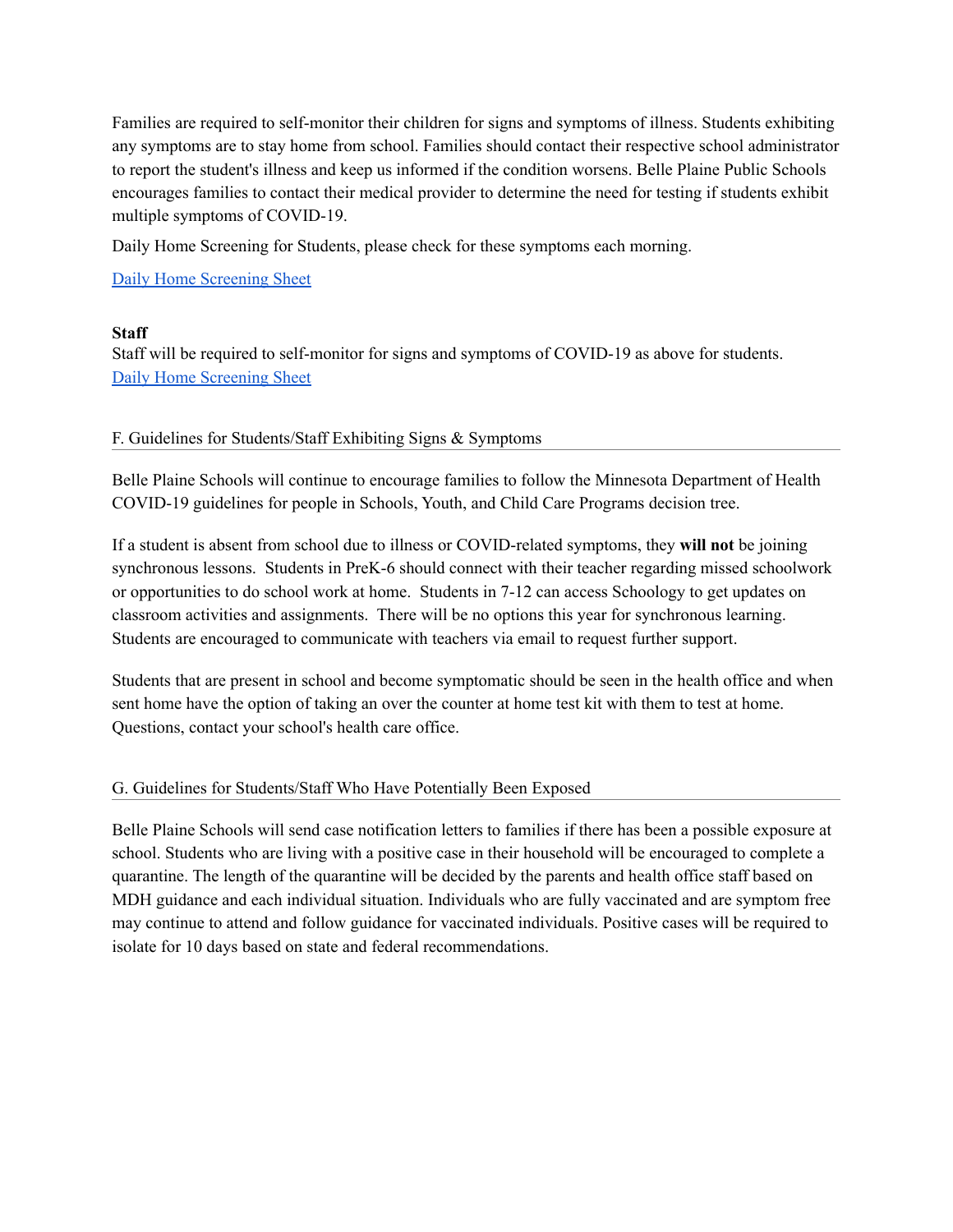#### H. Notification Procedures

Belle Plaine Schools will send a symptoms notification letter to parents if there has been a possible exposure. Positive cases will be required to isolate for 10 days based on state and federal recommendations.

#### I. Data Privacy

Belle Plaine Public Schools is subject to and complies with the laws and regulations associated with the privacy of medical information as required by the Americans with Disabilities Act (ADA), the Family Education Rights and Privacy Act (FERPA), and Health Insurance Portability and Accountability Act (HIPAA). To ensure compliance with these laws and regulations, administrators, supervisors, and other employees are prohibited from revealing the name or any other private information about the individual who has reported COVID-19 symptoms or who has been tested for COVID-19, regardless of the result, with anyone besides those who absolutely need to know (i.e. Human Resources). Only the individual may share information about themselves if they so choose. Administrators, supervisors, and other employees are prohibited from sharing any private information under any circumstance, regardless of whether the information is widely known.

#### J. Communications

This Safe Learning Plan was posted on our District Website on June 20th for the public to review and comment.

Regular communication will be provided to parents/guardians and other known visitors regarding our health and safety protocols. Employees, students, and other visitors to the building will also be advised not to enter the workplace if they are experiencing symptoms or have contracted COVID-19.

The Director of Facilities will monitor how effective the plan is by requesting feedback and concerns from employees as well as personal observation. Modifications will be made as necessary. All employees should take an active role and collaborate in carrying out the various aspects of this plan, and update the protections, protocols, work practices, and training as necessary. This COVID-19 Preparedness Plan has been certified by Belle Plaine Public School administration and the plan was made readily available to staff. It will be updated as necessary by the Covid Committee Team.

Instructions will be communicated to all staff, subs and other visitors, if necessary regarding 1) social distancing protocols and practices; 2) drop-off  $\&$  pick up; 3) practices for hygiene and respiratory etiquette; 4) requirements regarding the use of face-coverings and/or face-shields by workers staff, students and visitors. All staff, students, and visitors will also be advised not to enter the workplace if they are experiencing symptoms or have contracted COVID-19.

Although building-specific protocols may vary slightly between buildings, all of the above guidelines should be utilized.